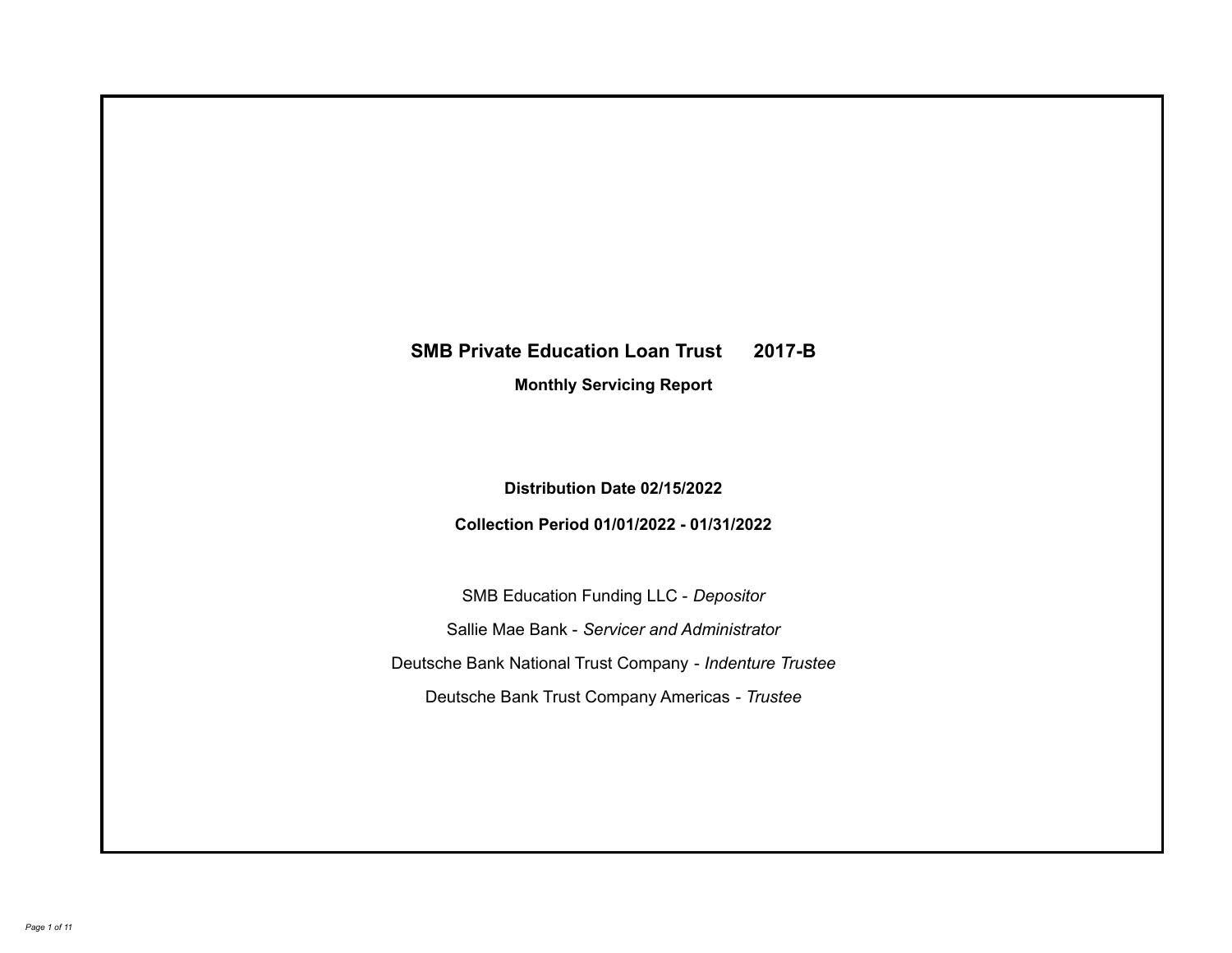A

| A | <b>Student Loan Portfolio Characteristics</b> |                                                 | <b>Settlement Date</b><br>11/08/2017 | 12/31/2021       | 01/31/2022       |
|---|-----------------------------------------------|-------------------------------------------------|--------------------------------------|------------------|------------------|
|   | <b>Principal Balance</b>                      |                                                 | \$701,477,893.40                     | \$345,256,957.50 | \$337,963,157.53 |
|   | Interest to be Capitalized Balance            |                                                 | 46,726,543.99                        | 12,846,000.36    | 12,373,724.11    |
|   | Pool Balance                                  |                                                 | \$748,204,437.39                     | \$358,102,957.86 | \$350,336,881.64 |
|   |                                               |                                                 |                                      |                  |                  |
|   | Weighted Average Coupon (WAC)                 |                                                 | 8.86%                                | 7.86%            | 7.87%            |
|   | Weighted Average Remaining Term               |                                                 | 135.09                               | 126.80           | 126.62           |
|   | Number of Loans                               |                                                 | 66,252<br>63,554                     | 33,002<br>31,834 | 32,395<br>31,250 |
|   | Number of Borrowers<br>Pool Factor            |                                                 |                                      | 0.478616458      | 0.468236840      |
|   |                                               | Since Issued Total Constant Prepayment Rate (1) |                                      | 11.70%           | 11.75%           |
| B | <b>Debt Securities</b>                        | <b>Cusip/Isin</b>                               | 01/18/2022                           |                  | 02/15/2022       |
|   | A <sub>2</sub> A                              | 83189DAB6                                       | \$134,450,287.23                     |                  | \$130,807,997.49 |
|   | A <sub>2</sub> B                              | 83189DAC4                                       | \$66,221,783.27                      |                  | \$64,427,819.66  |
|   | В                                             | 83189DAD2                                       | \$50,000,000.00                      |                  | \$50,000,000.00  |
| C | <b>Certificates</b>                           | <b>Cusip/Isin</b>                               | 01/18/2022                           |                  | 02/15/2022       |
|   |                                               |                                                 |                                      |                  |                  |
|   | Residual                                      | 83189D100                                       | \$100,000.00                         |                  | \$100,000.00     |
|   |                                               |                                                 |                                      |                  |                  |
| D | <b>Account Balances</b>                       |                                                 | 01/18/2022                           |                  | 02/15/2022       |
|   | Reserve Account Balance                       |                                                 | \$1,891,480.00                       |                  | \$1,891,480.00   |
|   |                                               |                                                 |                                      |                  |                  |
| E | <b>Asset / Liability</b>                      |                                                 | 01/18/2022                           |                  | 02/15/2022       |
|   | Overcollateralization Percentage              |                                                 | 30.00%                               |                  | 30.00%           |
|   | Specified Overcollateralization Amount        |                                                 | \$107,430,887.36                     |                  | \$105,101,064.49 |

(1) For additional information, see 'Since Issued CPR Methodology' found in section VIII of this report .

Actual Overcollateralization Amount \$107,430,887.36

\$105,101,064.49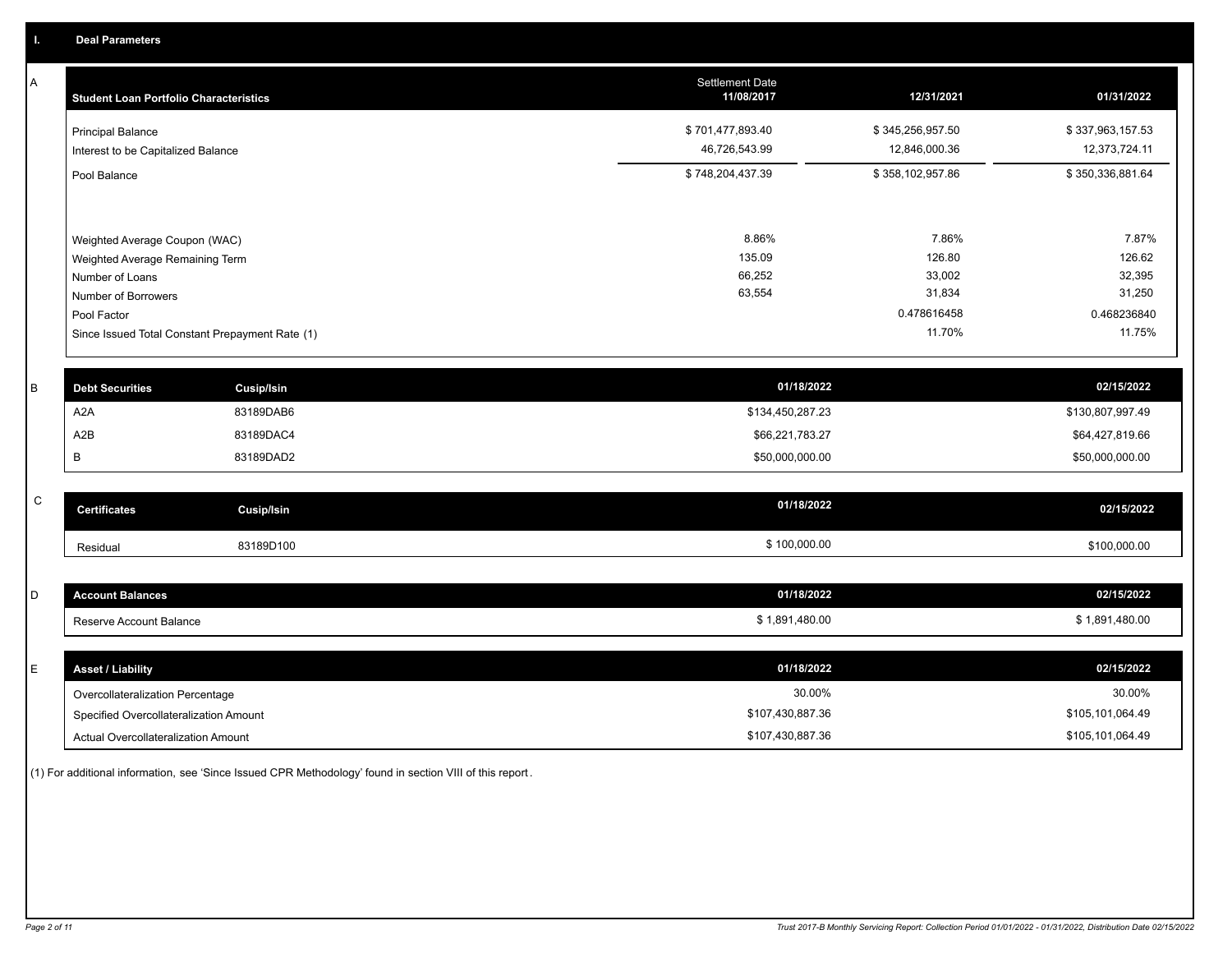# **II. 2017-B Trust Activity 01/01/2022 through 01/31/2022**

# **Total Principal Receipts \$ 7,570,592.59**  Other Principal Deposits 246,186.51 Servicer Principal Reimbursement 0.00 Seller Principal Reimbursement 0.00 Borrower Principal 7,324,406.08 A **Student Loan Principal Receipts**

## B **Student Loan Interest Receipts**

| <b>Total Interest Receipts</b>  | \$1,938,489.45 |
|---------------------------------|----------------|
| Other Interest Deposits         | 3.701.90       |
| Servicer Interest Reimbursement | 0.00           |
| Seller Interest Reimbursement   | 0.00           |
| <b>Borrower Interest</b>        | 1,934,787.55   |

| C       | <b>Recoveries on Realized Losses</b>                             | \$63,439.08    |
|---------|------------------------------------------------------------------|----------------|
| D       | <b>Investment Income</b>                                         | \$228.38       |
| Е.      | <b>Funds Borrowed from Next Collection Period</b>                | \$0.00         |
| F.      | <b>Funds Repaid from Prior Collection Period</b>                 | \$0.00         |
| G       | Loan Sale or Purchase Proceeds                                   | \$0.00         |
| H       | Initial Deposits to Distribution Account                         | \$0.00         |
|         | <b>Excess Transferred from Other Accounts</b>                    | \$0.00         |
| J       | <b>Borrower Benefit Reimbursements</b>                           | \$0.00         |
| Κ       | <b>Other Deposits</b>                                            | \$0.00         |
| ┗       | <b>Other Fees Collected</b>                                      | \$0.00         |
| М       | <b>AVAILABLE FUNDS</b>                                           | \$9,572,749.50 |
| N       | Non-Cash Principal Activity During Collection Period             | \$276,792.62   |
| $\circ$ | Aggregate Purchased Amounts by the Depositor, Servicer or Seller | \$249,888.41   |
| P       | Aggregate Loan Substitutions                                     | \$0.00         |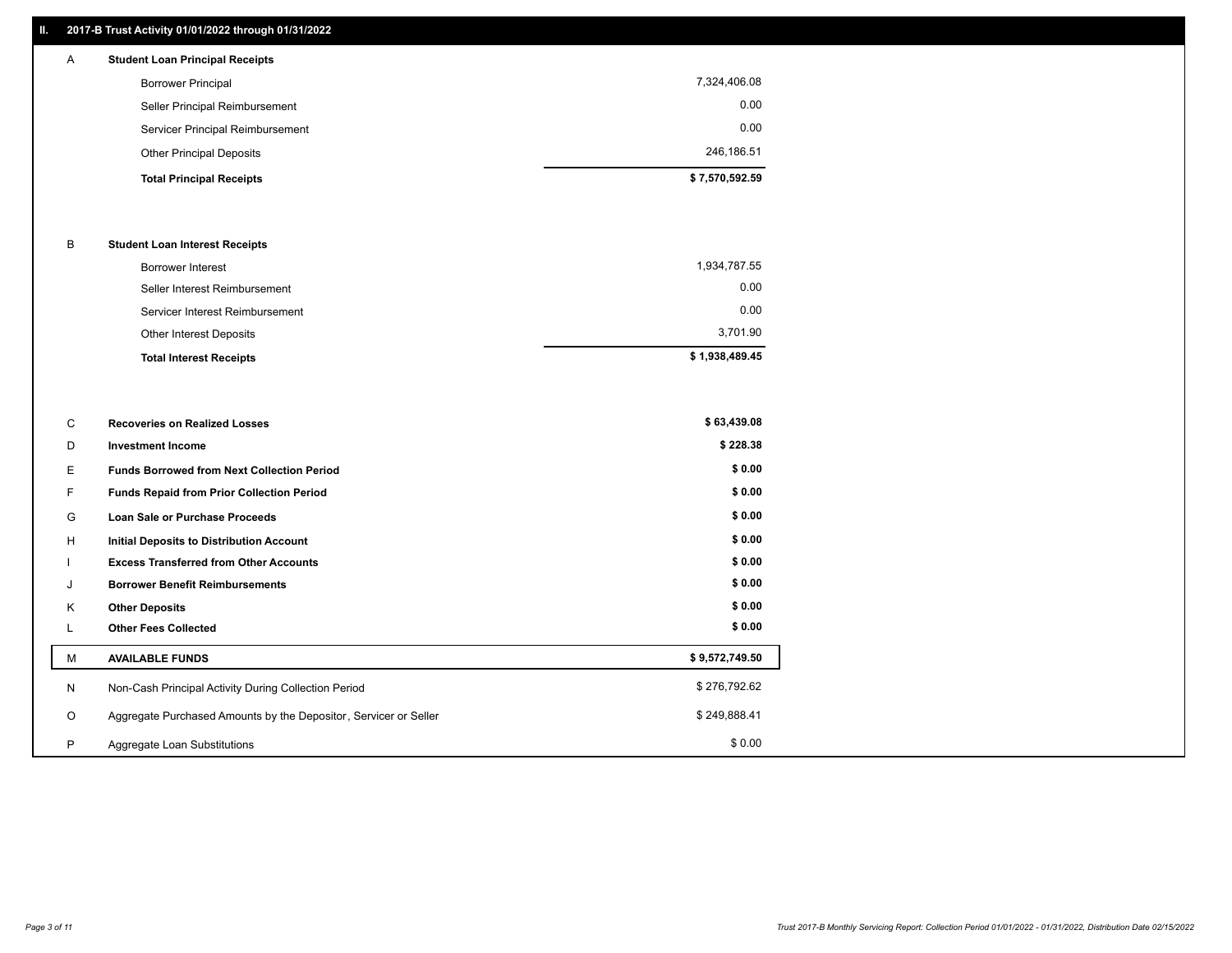|                   | <b>Loans by Repayment Status</b> |                          |            |                                                           |                |                            |                          |         |                                                           |                |                            |
|-------------------|----------------------------------|--------------------------|------------|-----------------------------------------------------------|----------------|----------------------------|--------------------------|---------|-----------------------------------------------------------|----------------|----------------------------|
|                   |                                  |                          | 01/31/2022 |                                                           |                | 12/31/2021                 |                          |         |                                                           |                |                            |
|                   |                                  | <b>Wtd Avg</b><br>Coupon | # Loans    | Principal and<br><b>Interest Accrued</b><br>to Capitalize | % of Principal | % of Loans in<br>Repay (1) | <b>Wtd Avg</b><br>Coupon | # Loans | Principal and<br><b>Interest Accrued</b><br>to Capitalize | % of Principal | % of Loans in<br>Repay (1) |
| INTERIM:          | IN SCHOOL                        | 8.89%                    | 757        | \$12,113,604.74                                           | 3.458%         | $-$ %                      | 8.86%                    | 839     | \$13,203,629.57                                           | 3.687%         | $-$ %                      |
|                   | GRACE                            | 8.88%                    | 315        | \$4,455,291.96                                            | 1.272%         | $-$ %                      | 9.01%                    | 273     | \$3,951,780.04                                            | 1.104%         | $-$ %                      |
|                   | <b>DEFERMENT</b>                 | 8.60%                    | 2,361      | \$30,876,696.13                                           | 8.813%         | $-$ %                      | 8.60%                    | 2,492   | \$32,452,210.39                                           | 9.062%         | $-$ %                      |
| <b>REPAYMENT:</b> | <b>CURRENT</b>                   | 7.70%                    | 27,499     | \$282,960,866.98                                          | 80.768%        | 93.420%                    | 7.69%                    | 27,942  | \$288,245,501.06                                          | 80.492%        | 93.436%                    |
|                   | 30-59 DAYS DELINQUENT            | 8.41%                    | 593        | \$7,916,263.30                                            | 2.260%         | 2.614%                     | 8.50%                    | 612     | \$8,647,674.62                                            | 2.415%         | 2.803%                     |
|                   | 60-89 DAYS DELINQUENT            | 8.51%                    | 286        | \$4,159,499.32                                            | 1.187%         | 1.373%                     | 8.18%                    | 232     | \$3,521,271.43                                            | 0.983%         | 1.141%                     |
|                   | 90+ DAYS DELINQUENT              | 8.29%                    | 175        | \$2,962,030.32                                            | 0.845%         | 0.978%                     | 8.11%                    | 140     | \$2,165,021.29                                            | 0.605%         | 0.702%                     |
|                   | <b>FORBEARANCE</b>               | 7.51%                    | 409        | \$4,892,628.89                                            | 1.397%         | 1.615%                     | 7.78%                    | 472     | \$5,915,869.46                                            | 1.652%         | 1.918%                     |
| <b>TOTAL</b>      |                                  |                          | 32,395     | \$350,336,881.64                                          | 100.00%        | 100.00%                    |                          | 33,002  | \$358,102,957.86                                          | 100.00%        | 100.00%                    |

Percentages may not total 100% due to rounding \*

1 Loans classified in "Repayment" include any loan for which interim interest only, \$25 fixed payments or full principal and interest payments are due.

|                              |                                                                                                                                                                              | <b>Loans by Borrower Status</b> |         |                                                           |                |                                |                          |         |                                                                  |                |                                |
|------------------------------|------------------------------------------------------------------------------------------------------------------------------------------------------------------------------|---------------------------------|---------|-----------------------------------------------------------|----------------|--------------------------------|--------------------------|---------|------------------------------------------------------------------|----------------|--------------------------------|
|                              |                                                                                                                                                                              |                                 |         | 01/31/2022                                                |                |                                | 12/31/2021               |         |                                                                  |                |                                |
|                              |                                                                                                                                                                              | <b>Wtd Avg</b><br>Coupon        | # Loans | Principal and<br><b>Interest Accrued</b><br>to Capitalize | % of Principal | % of Loans in<br>P&I Repay (2) | <b>Wtd Avg</b><br>Coupon | # Loans | <b>Principal and</b><br><b>Interest Accrued</b><br>to Capitalize | % of Principal | % of Loans in<br>P&I Repay (2) |
| <b>INTERIM:</b>              | IN SCHOOL                                                                                                                                                                    | 8.50%                           | 1,426   | \$21,450,463.05                                           | 6.123%         | $-$ %                          | 8.49%                    | 1,589   | \$23,824,152.79                                                  | 6.653%         | $-$ %                          |
|                              | <b>GRACE</b>                                                                                                                                                                 | 8.47%                           | 566     | \$7,944,309.48                                            | 2.268%         | $-$ %                          | 8.51%                    | 476     | \$6,700,690.51                                                   | 1.871%         | $-$ %                          |
|                              | <b>DEFERMENT</b>                                                                                                                                                             | 8.26%                           | 4,208   | \$52,579,624.59                                           | 15.008%        | $-$ %                          | 8.26%                    | 4,459   | \$55,351,216.36                                                  | 15.457%        | $-$ %                          |
| P&I REPAYMENT:               | <b>CURRENT</b>                                                                                                                                                               | 7.69%                           | 24,764  | \$248,920,715.67                                          | 71.052%        | 92.755%                        | 7.67%                    | 25,064  | \$252,611,930.62                                                 | 70.542%        | 92.795%                        |
|                              | 30-59 DAYS DELINQUENT                                                                                                                                                        | 8.39%                           | 570     | \$7,584,070.47                                            | 2.165%         | 2.826%                         | 8.52%                    | 580     | \$8,131,299.51                                                   | 2.271%         | 2.987%                         |
|                              | 60-89 DAYS DELINQUENT                                                                                                                                                        | 8.50%                           | 278     | \$4,021,121.67                                            | 1.148%         | 1.498%                         | 8.16%                    | 225     | \$3,414,670.89                                                   | 0.954%         | 1.254%                         |
|                              | 90+ DAYS DELINQUENT                                                                                                                                                          | 8.29%                           | 174     | \$2,943,947.82                                            | 0.840%         | 1.097%                         | 8.11%                    | 137     | \$2,153,127.72                                                   | 0.601%         | 0.791%                         |
|                              | FORBEARANCE                                                                                                                                                                  | 7.51%                           | 409     | \$4,892,628.89                                            | 1.397%         | 1.823%                         | 7.78%                    | 472     | \$5,915,869.46                                                   | 1.652%         | 2.173%                         |
| <b>TOTAL</b><br>$\star$<br>2 | Percentages may not total 100% due to rounding<br>Loans classified in "P&I Repayment" includes only those loans for which scheduled principal and interest payments are due. |                                 | 32,395  | \$350,336,881.64                                          | 100.00%        | 100.00%                        |                          | 33,002  | \$358,102,957.86                                                 | 100.00%        | 100.00%                        |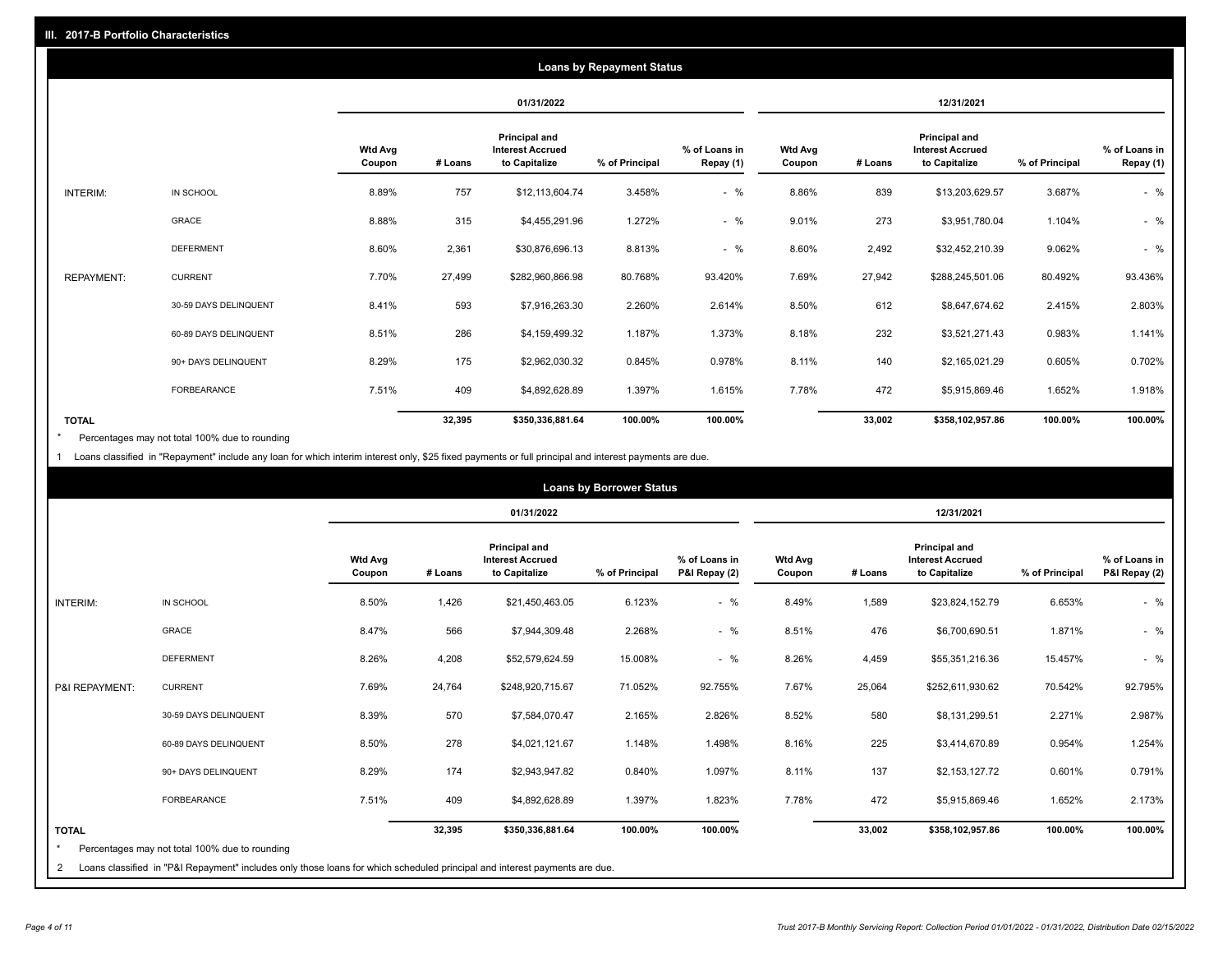|                                                                                                  | 1/31/2022        | 12/31/2021       |
|--------------------------------------------------------------------------------------------------|------------------|------------------|
| Pool Balance                                                                                     | \$350,336,881.64 | \$358,102,957.86 |
| Total # Loans                                                                                    | 32,395           | 33,002           |
| Total # Borrowers                                                                                | 31,250           | 31,834           |
| Weighted Average Coupon                                                                          | 7.87%            | 7.86%            |
| Weighted Average Remaining Term                                                                  | 126.62           | 126.80           |
| Percent of Pool - Cosigned                                                                       | 92.8%            | 92.8%            |
| Percent of Pool - Non Cosigned                                                                   | 7.2%             | 7.2%             |
| Borrower Interest Accrued for Period                                                             | \$2,271,782.91   | \$2,315,673.45   |
| Outstanding Borrower Interest Accrued                                                            | \$15,718,456.57  | \$16,219,123.11  |
| Gross Principal Realized Loss - Periodic *                                                       | \$512,707.72     | \$671,077.59     |
| Gross Principal Realized Loss - Cumulative *                                                     | \$24,186,333.07  | \$23,673,625.35  |
| Recoveries on Realized Losses - Periodic                                                         | \$63,439.08      | \$71,160.77      |
| Recoveries on Realized Losses - Cumulative                                                       | \$2,954,026.01   | \$2,890,586.93   |
| Net Losses - Periodic                                                                            | \$449,268.64     | \$599,916.82     |
| Net Losses - Cumulative                                                                          | \$21,232,307.06  | \$20,783,038.42  |
| Non-Cash Principal Activity - Capitalized Interest                                               | \$797,591.46     | \$1,441,484.63   |
| Since Issued Total Constant Prepayment Rate (CPR) (1)                                            | 11.75%           | 11.70%           |
| Loan Substitutions                                                                               | \$0.00           | \$0.00           |
| <b>Cumulative Loan Substitutions</b>                                                             | \$0.00           | \$0.00           |
| <b>Unpaid Servicing Fees</b>                                                                     | \$0.00           | \$0.00           |
| <b>Unpaid Administration Fees</b>                                                                | \$0.00           | \$0.00           |
| <b>Unpaid Carryover Servicing Fees</b>                                                           | \$0.00           | \$0.00           |
| Note Interest Shortfall                                                                          | \$0.00           | \$0.00           |
| Loans in Modification                                                                            | \$25,613,562.28  | \$26,496,464.24  |
| % of Loans in Modification as a % of Loans in Repayment (P&I)                                    | 9.72%            | 9.95%            |
|                                                                                                  |                  |                  |
| % Annualized Gross Principal Realized Loss - Periodic as a %<br>of Loans in Repayment (P&I) * 12 | 2.34%            | 3.02%            |
| % Gross Principal Realized Loss - Cumulative as a % of                                           |                  |                  |

\* In accordance with the Servicer's current policies and procedures, after September 1, 2017 loans subject to bankruptcy claims generally will not be reported as a charged- off unless and until they are delinquent for 120

3.23% 3.16%

(1) For additional information, see 'Since Issued CPR Methodology' found in section VIII of this report .

Original Pool Balance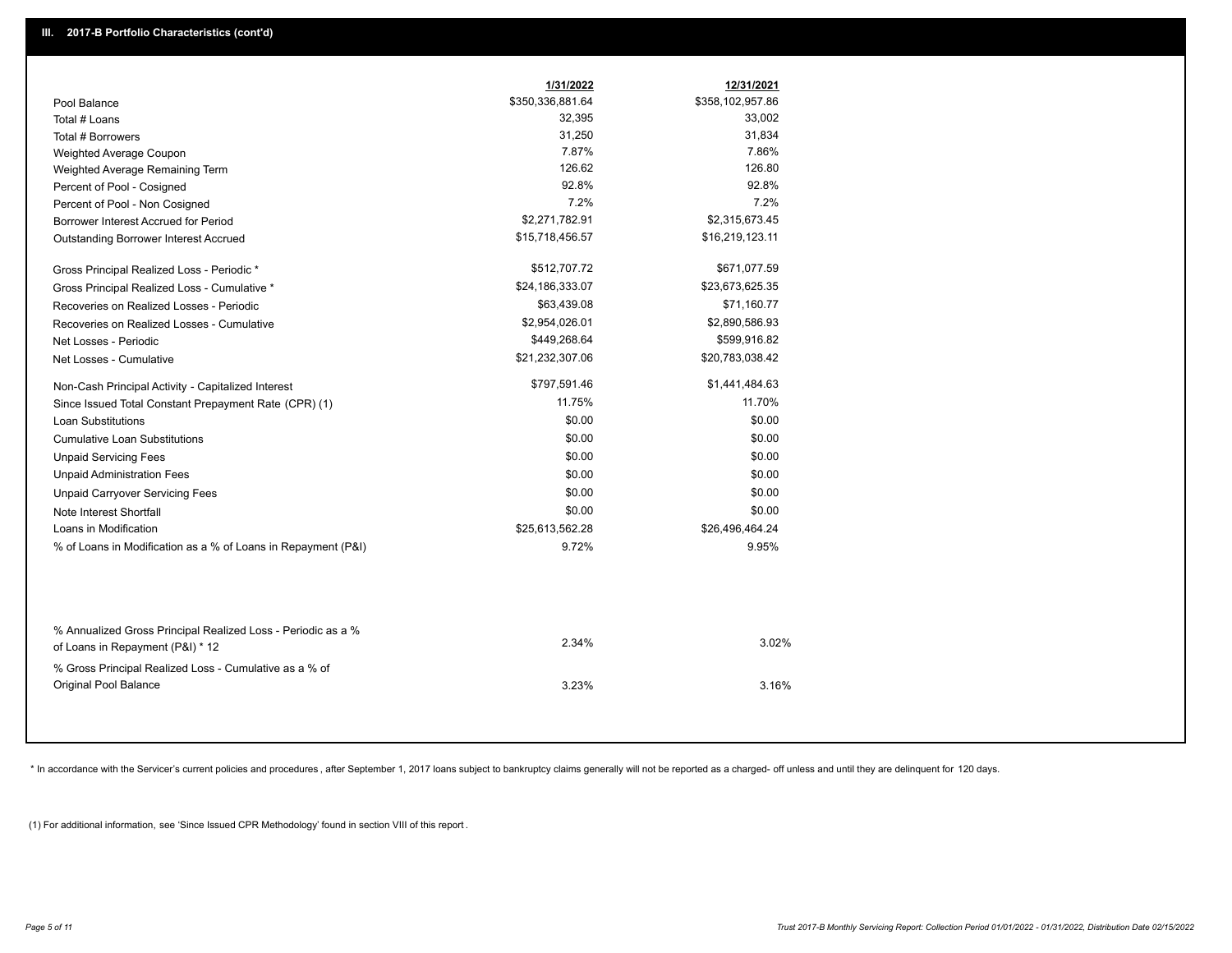#### **Loan Program**  A

|                                    | Weighted<br>Average | # LOANS     | <b>\$ AMOUNT</b> | $%$ *    |
|------------------------------------|---------------------|-------------|------------------|----------|
| - Smart Option Interest-Only Loans | 6.87%               | 6,922       | \$51,447,754.22  | 14.685%  |
| - Smart Option Fixed Pay Loans     | 7.84%               | 7,831       | \$103,071,671.30 | 29.421%  |
| - Smart Option Deferred Loans      | 8.14%               | 17,642      | \$195,817,456.12 | 55.894%  |
| - Other Loan Programs              | $0.00\%$            | $\mathbf 0$ | \$0.00           | 0.000%   |
| <b>Total</b>                       | 7.87%               | 32,395      | \$350,336,881.64 | 100.000% |

\* Percentages may not total 100% due to rounding

B

C

**Index Type**

|                       | Weighted<br>Average | # LOANS  | <b>\$ AMOUNT</b> | $%$ *     |
|-----------------------|---------------------|----------|------------------|-----------|
| - Fixed Rate Loans    | 8.16%               | 6,878    | \$85,339,852.12  | 24.359%   |
| - LIBOR Indexed Loans | 7.77%               | 25,517   | \$264,997,029.52 | 75.641%   |
| - Other Index Rates   | $0.00\%$            | $\Omega$ | \$0.00           | $0.000\%$ |
| <b>Total</b>          | 7.87%               | 32,395   | \$350,336,881.64 | 100.000%  |

\* Percentages may not total 100% due to rounding

# **Weighted Average Recent FICO**

| (2)<br>Wtd Avg Recent FICO Band | # LOANS | \$ AMOUNT        | %        |
|---------------------------------|---------|------------------|----------|
| $0 - 639$                       | 1,938   | \$21,931,468.42  | 6.260%   |
| 640 - 669                       | 1,955   | \$22,230,187.69  | 6.345%   |
| 670 - 699                       | 3,387   | \$37,950,457.07  | 10.833%  |
| 700 - 739                       | 6,773   | \$76,606,637.38  | 21.867%  |
| $740 +$                         | 18,341  | \$191,617,329.68 | 54.695%  |
| $N/A^{(1)}$                     |         | \$801.40         | 0.000%   |
| <b>Total</b>                    | 32,395  | \$350,336,881.64 | 100.000% |
|                                 |         |                  |          |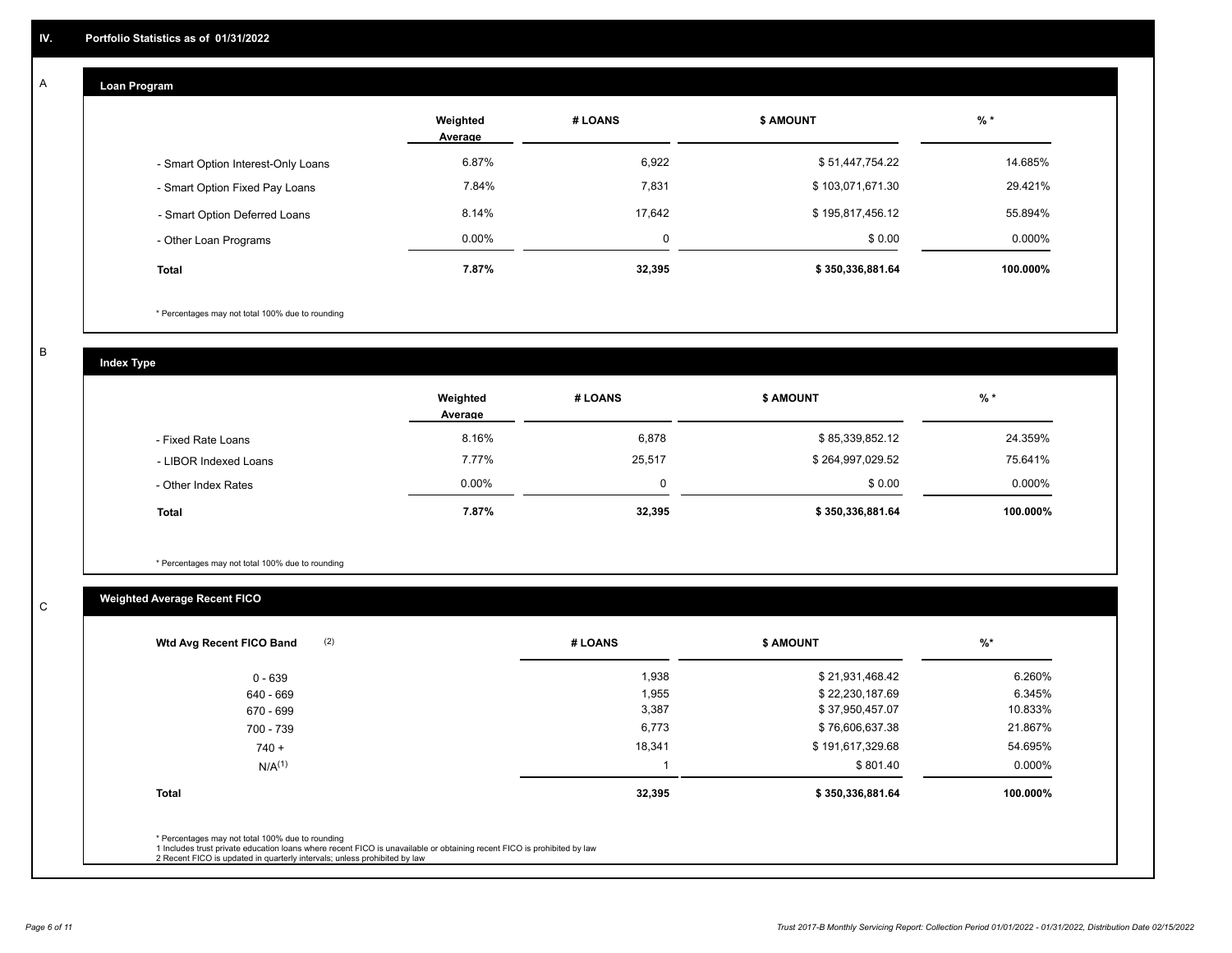| Α. | <b>Reserve Account</b>                                                                                                                                                                                                    |                  |  |
|----|---------------------------------------------------------------------------------------------------------------------------------------------------------------------------------------------------------------------------|------------------|--|
|    | Specified Reserve Account Balance                                                                                                                                                                                         | \$1,891,480.00   |  |
|    | Actual Reserve Account Balance                                                                                                                                                                                            | \$1,891,480.00   |  |
| В. | <b>Principal Distribution Amount</b>                                                                                                                                                                                      |                  |  |
|    | Class A Notes Outstanding<br>i.                                                                                                                                                                                           | \$200,672,070.50 |  |
|    | Pool Balance<br>ii.                                                                                                                                                                                                       | \$350,336,881.64 |  |
|    | First Priority Principal Distribution Amount (i - ii)<br>iii.                                                                                                                                                             | \$0.00           |  |
|    | Class A and B Notes Outstanding<br>iv.                                                                                                                                                                                    | \$250,672,070.50 |  |
|    | First Priority Principal Distribution Amount<br>۷.                                                                                                                                                                        | \$0.00           |  |
|    | Pool Balance<br>vi.                                                                                                                                                                                                       | \$350,336,881.64 |  |
|    | Specified Overcollateralization Amount<br>vii.                                                                                                                                                                            | \$105,101,064.49 |  |
|    | Regular Principal Distribution Amount (if (iv > 0, (iv - v) - (vi - vii))<br>viii.                                                                                                                                        | \$5,436,253.35   |  |
|    | Pool Balance<br>ix.                                                                                                                                                                                                       | \$350,336,881.64 |  |
|    | 10% of Initial Pool Balance<br>х.                                                                                                                                                                                         | \$74,820,443.74  |  |
|    | First Priority Principal Distribution Amount<br>xi.                                                                                                                                                                       | \$0.00           |  |
|    | Regular Principal Distribution Amount<br>xii.                                                                                                                                                                             | \$5,436,253.35   |  |
|    | Available Funds (after payment of waterfall items A through I)<br>xiii.                                                                                                                                                   | \$3,392,064.44   |  |
|    | xiv. Additional Principal Distribution Amount (if(vi <= x,min(xiii, vi - xi - xii)))                                                                                                                                      | \$0.00           |  |
| C. | R-2 Certificate                                                                                                                                                                                                           |                  |  |
|    | <b>Previous Notional Balance</b>                                                                                                                                                                                          | \$45,942,940.00  |  |
|    | Shortfall of Principal                                                                                                                                                                                                    | \$0.00           |  |
|    | Shortfall of Interest                                                                                                                                                                                                     | \$0.00           |  |
|    | <b>Current Notional Balance</b>                                                                                                                                                                                           | \$45,942,940.00  |  |
|    | Excess Distribution Allocated (1)                                                                                                                                                                                         | \$949,421.88     |  |
| D. | R-3 Certificate                                                                                                                                                                                                           |                  |  |
|    | <b>Previous Notional Balance</b>                                                                                                                                                                                          | \$14,155,970.65  |  |
|    | Remaining Principal Collections (2)                                                                                                                                                                                       | \$0.00           |  |
|    | <b>Current Notional Balance</b>                                                                                                                                                                                           | \$13,643,262.93  |  |
|    | 1. Until the notional amount of the R-2 Certificate is reduced to zero and if there is excess cash through the distribution available it will be distributed to the R-2 Certificate, otherwise the<br>amount will be zero |                  |  |

amount will be zero<br>2. Payments will be made after the principal balance of each class of notes has been reduced to zero and the pool balance is less than or equal to the principal balance of the R-3 **Certificate**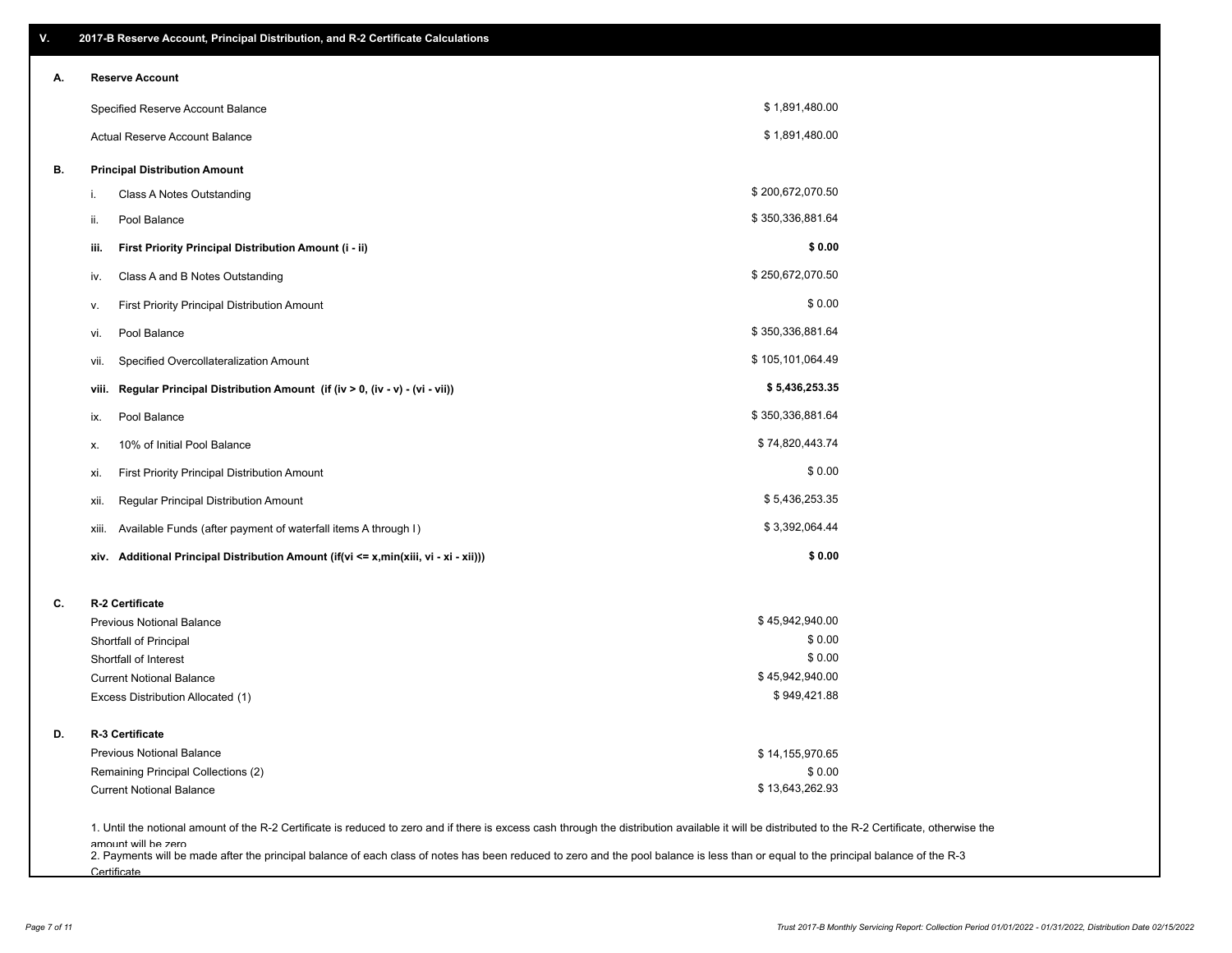|                                                         | Paid           | <b>Funds Balance</b> |
|---------------------------------------------------------|----------------|----------------------|
| <b>Total Available Funds</b>                            |                | \$9,572,749.50       |
| <b>Trustee Fees</b><br>A                                | \$0.00         | \$9,572,749.50       |
| В<br><b>Servicing Fees</b>                              | \$230,203.28   | \$9,342,546.22       |
| C<br>i. Administration Fees                             | \$8,333.00     | \$9,334,213.22       |
| ii. Unreimbursed Administrator Advances plus any Unpaid | \$0.00         | \$9,334,213.22       |
| Class A Noteholders Interest Distribution Amount<br>D   | \$360,062.10   | \$8,974,151.12       |
| Е<br>First Priority Principal Payment                   | \$0.00         | \$8,974,151.12       |
| F.<br>Class B Noteholders Interest Distribution Amount  | \$145,833.33   | \$8,828,317.79       |
| G<br><b>Reinstatement Reserve Account</b>               | \$0.00         | \$8,828,317.79       |
| H<br>Regular Principal Distribution                     | \$5,436,253.35 | \$3,392,064.44       |
| <b>Carryover Servicing Fees</b>                         | \$0.00         | \$3,392,064.44       |
| Additional Principal Distribution Amount<br>J           | \$0.00         | \$3,392,064.44       |
| Κ<br>Unpaid Expenses of Trustee                         | \$0.00         | \$3,392,064.44       |
| Unpaid Expenses of Administrator<br>L                   | \$0.00         | \$3,392,064.44       |
| M<br>i. Remaining Funds to the R-1 Certificateholder(s) | \$2,442,642.56 | \$949,421.88         |
| ii. Remaining Funds to the R-2 Certificateholder(s)     | \$949,421.88   | \$0.00               |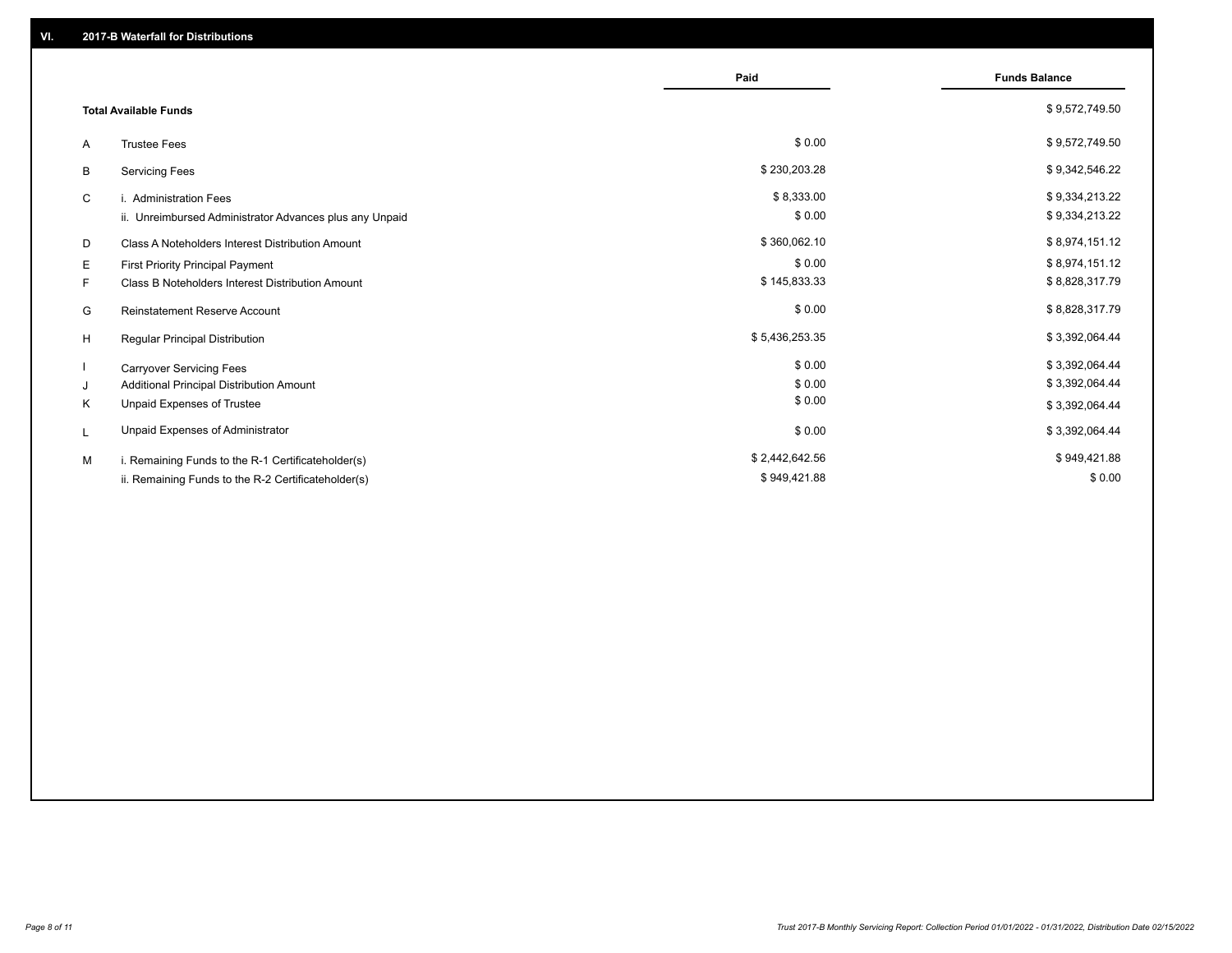| <b>Distribution Amounts</b>                                |                         |                         |                         |
|------------------------------------------------------------|-------------------------|-------------------------|-------------------------|
|                                                            | A <sub>2</sub> A        | A <sub>2</sub> B        | в                       |
| Cusip/Isin                                                 | 83189DAB6               | 83189DAC4               | 83189DAD2               |
| <b>Beginning Balance</b>                                   | \$134,450,287.23        | \$66,221,783.27         | \$50,000,000.00         |
| Index                                                      | <b>FIXED</b>            | <b>LIBOR</b>            | <b>FIXED</b>            |
| Spread/Fixed Rate                                          | 2.82%                   | 0.75%                   | 3.50%                   |
| Record Date (Days Prior to Distribution)                   | 1 NEW YORK BUSINESS DAY | 1 NEW YORK BUSINESS DAY | 1 NEW YORK BUSINESS DAY |
| <b>Accrual Period Begin</b>                                | 1/15/2022               | 1/18/2022               | 1/15/2022               |
| <b>Accrual Period End</b>                                  | 2/15/2022               | 2/15/2022               | 2/15/2022               |
| Daycount Fraction                                          | 0.08333333              | 0.07777778              | 0.08333333              |
| Interest Rate*                                             | 2.82000%                | 0.85629%                | 3.50000%                |
| <b>Accrued Interest Factor</b>                             | 0.002350000             | 0.000666003             | 0.002916667             |
| <b>Current Interest Due</b>                                | \$315,958.17            | \$44,103.93             | \$145,833.33            |
| Interest Shortfall from Prior Period Plus Accrued Interest | $\frac{1}{2}$           | $$ -$                   | $\frac{1}{2}$           |
| <b>Total Interest Due</b>                                  | \$315,958.17            | \$44,103.93             | \$145,833.33            |
| <b>Interest Paid</b>                                       | \$315,958.17            | \$44,103.93             | \$145,833.33            |
| <b>Interest Shortfall</b>                                  | $$ -$                   | $$ -$                   | $$ -$                   |
| <b>Principal Paid</b>                                      | \$3,642,289.74          | \$1,793,963.61          | $$ -$                   |
| <b>Ending Principal Balance</b>                            | \$130,807,997.49        | \$64,427,819.66         | \$50,000,000.00         |
| Paydown Factor                                             | 0.013590633             | 0.013590633             | 0.000000000             |
| <b>Ending Balance Factor</b>                               | 0.488089543             | 0.488089543             | 1.000000000             |

\* Pay rates for Current Distribution. For the interest rates applicable to the next distribution date, please see https://www.salliemae.com/about/investors/data/SMBabrate.txt.

**VII. 2017-B Distributions**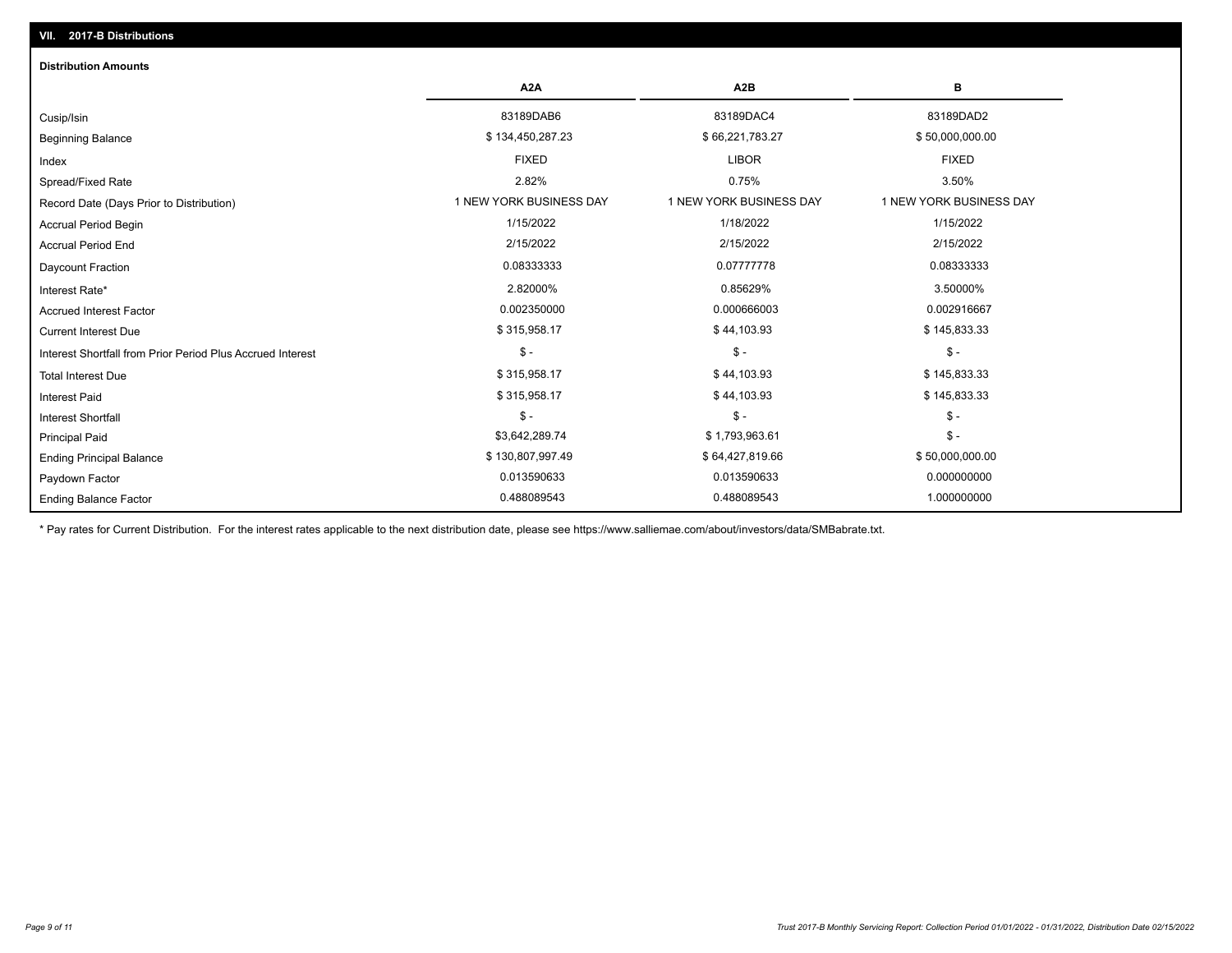# **Since Issued Total CPR**

$$
\text{total cPR} = 1 - \left(\frac{APB}{PPB}\right)^{\left(\frac{12}{MSC}\right)}
$$

APB = Actual period-end Pool Balance PPB = Projected period-end Pool Balance assuming no prepayments and no defaults Pool Balance = Sum(Principal Balance + Interest Accrued to Capitalize Balance) MSC = Months Since Cut-Off

I J Ι

## **Since-Issued Total Constant Prepayment Rate (CPR)**

Since-Issued Total CPR measures prepayments, both voluntary and involuntary, for a trust student loan pool over the life of a transaction. For each trust distribution, the actual month-end pool balance is compared against a month-end pool balance originally projected at issuance assuming no prepayments and defaults. For purposes of Since- Issued Total CPR calculations, projected period end pool balance assumes in-school status loans have up to a six month grace period before moving to repayment, grace status loans remain in grace status until their status end date and then to move to full principal and interest repayment, loans subject to interim interest or fixed payments during their in-school and grace period continue paying interim interest or fixed payments until full